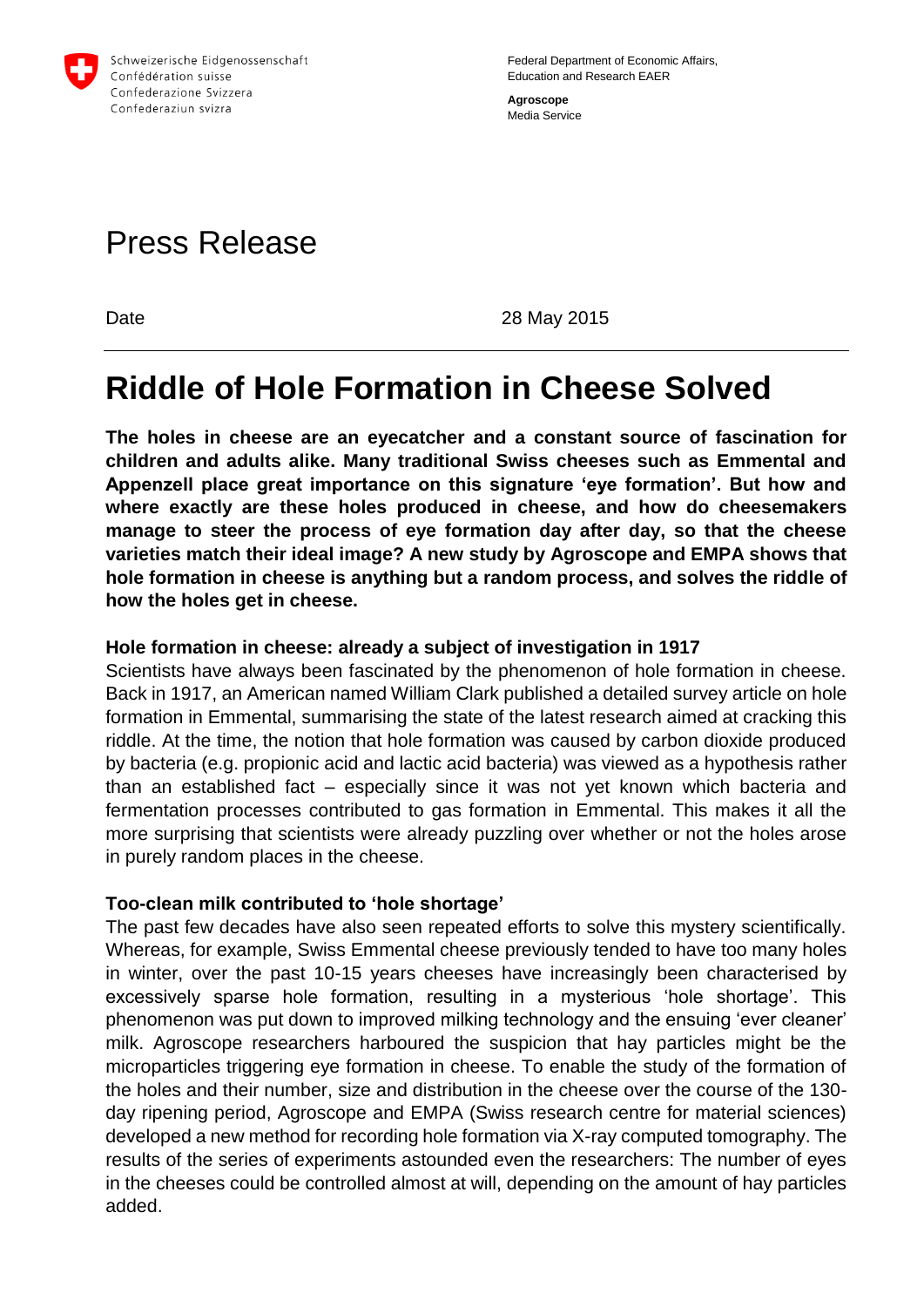#### **Tiny hay particles form 'eye starting points' in cheese**

Thanks to this discovery, the mystery of the vanishing holes can now also be explained scientifically. Over the last few decades, traditional milking in barns with open pails has been replaced by modern closed milking systems. At the same time as these improvements in milking technology have lessened the risk of undesirable microbiological contamination, however, they have also reduced the number of microscopic hay particles that find their way into the milk. This also means that fewer 'eye starting points' are present in the cheese. The fact that making traditional cheeses requires a pinch of hay dust in addition to milk, rennet and bacterial cultures is a nice example of how the production of raw milk and its processing into cheese are still closely linked activities. It also highlights just how natural traditional raw-milk cheeses are.

The study was peer-reviewed by international scientific experts and published in the International Dairy Journal. Detailed technological information on the use of hay particles can be found at [www.sciencedirect.com.](http://www.agroscope.ch/publikationen/einzelpublikation/index.html?lang=de&aid=34781&pid=35097&vmode=fancy)

### **PRESS RELEASE SUPPLEMENT**

Subsequent to publication of the Agroscope media release 'Riddle of Hole Formation in Cheese Solved', the odd article has appeared erroneously reporting that hay particles are exclusively responsible for eye formation in cheese. Below, a brief clarification of the release:

#### **Hole formation in cheese is chiefly triggered by two factors:**

- 1. Plant particles functioning as 'eye starting points' (e.g. hay particles);
- 2. Bacteria which produce carbon dioxide (CO2) in cheese (e.g. propionic acid or lactic acid bacteria).

The microscopic hay particles contain tiny air bubbles. These air bubbles are enlarged by the carbon dioxide (CO2) created by the bacteria, leading to the formation of visible cheese holes or 'eyes'. The hay particles only determine where and how many holes are formed in the cheese. In the absence of hay particles hardly any holes are formed, since the  $CO<sub>2</sub>$ created by the bacteria largely escapes from the cheese. Some lactic acid bacteria form very little CO2, so that no holes are formed despite the presence of hay particles. This is the reason that various types of cheese such as Gruyère PDO or Sbrinz PDO contain no holes.

In a few of the reports the hay particles were misleadingly termed 'dirt'. This is a false oversimplification, since premium cheeses can only be made from hygienically clean milk. Hay particles are effective in the smallest doses. As little as approx. 5-10 milligrams of hay particles per 1000 kilograms of milk are sufficient to achieve typical eye formation. At this very low dosage, hay particles have no effect on the hygienic quality of the milk.